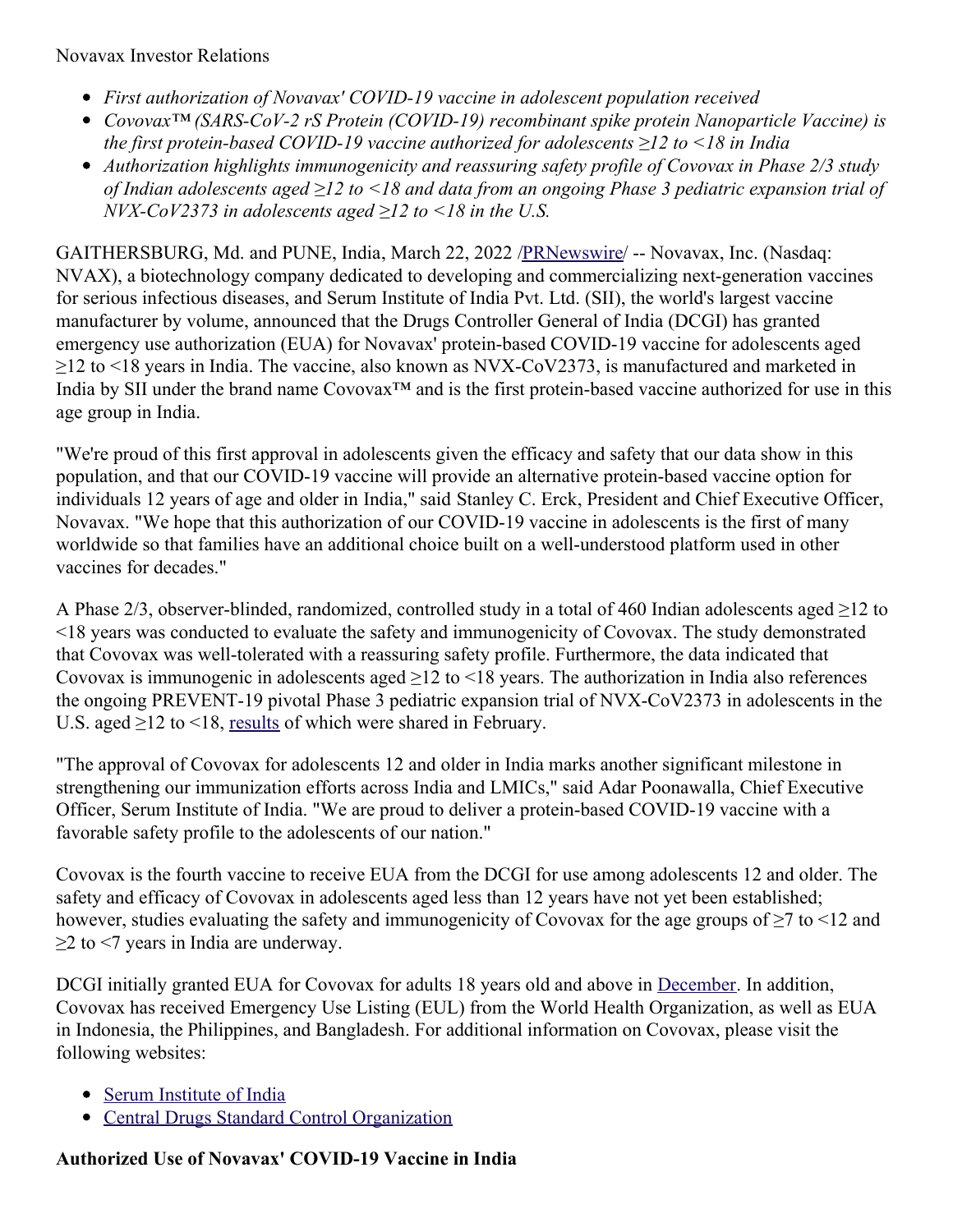The Drugs Controller General of India (DCGI) has issued a permission for restricted use in emergency situation for Covovax for active immunization to prevent COVID-19 caused by SARS-CoV-2 in individuals 12 years of age and older.

# **Authorization in the U.S.**

NVX-CoV2373 has not yet been authorized for use in the U.S. by the U.S. FDA.

# **Important Safety Information**

- NVX-CoV2373 is contraindicated in persons who have a hypersensitivity to the active substance, or to any of the excipients.
- Events of anaphylaxis have been reported with administration of COVID-19 vaccines. Appropriate medical treatment and supervision should be available in case of an anaphylactic reaction following the administration of the vaccine. Close observation for at least 15 minutes is recommended and a second dose of the vaccine should not be given to those who have experienced anaphylaxis to the first dose of NVX-CoV2373.
- Anxiety-related reactions, including vasovagal reactions (syncope), hyperventilation, or stress-related reactions may occur in association with vaccination as a psychogenic response to the needle injection. It is important that precautions are in place to avoid injury from fainting.
- Vaccination should be postponed in individuals suffering from an acute severe febrile illness or acute infection. The presence of a minor infection and/or low-grade fever should not delay vaccination.
- NVX-CoV2373 should be given with caution in individuals receiving anticoagulant therapy or those with thrombocytopenia or any coagulation disorder (such as haemophilia) because bleeding or bruising may occur following an intramuscular administration in these individuals.
- The efficacy of NVX-CoV2373 may be lower in immunosuppressed individuals.
- Administration of NVX-CoV2373 in pregnancy should only be considered when the potential benefits outweigh any potential risks for the mother and foetus.
- The effects with NVX-CoV2373 may temporarily affect the ability to drive or use machines.
- Individuals may not be fully protected until 7 days after their second dose. As with all vaccines, vaccination with NVX-CoV2373 may not protect all vaccine recipients.
- The most common adverse reactions observed during clinical studies were headache, nausea or vomiting, myalgia, arthralgia, injection site tenderness/pain, fatigue, and malaise.

# **About NVX-CoV2373**

NVX-CoV2373 is a protein-based vaccine engineered from the genetic sequence of the first strain of SARS-CoV-2, the virus that causes COVID-19 disease. NVX-CoV2373 was created using Novavax' recombinant nanoparticle technology to generate antigen derived from the coronavirus spike (S) protein and is formulated with Novavax' patented saponin-based Matrix-M™ adjuvant to enhance the immune response and stimulate high levels of neutralizing antibodies. NVX-CoV2373 contains purified protein antigen and can neither replicate, nor can it cause COVID-19.

Novavax' COVID-19 vaccine is packaged as a ready-to-use liquid formulation in a vial containing ten doses. The vaccination regimen calls for two 0.5 ml doses (5 mcg antigen and 50 mcg Matrix-M adjuvant) given intramuscularly 21 days apart. The vaccine is stored at 2°- 8° Celsius, enabling the use of existing vaccine supply and cold chain channels. Use of the vaccine should be in accordance with official recommendations.

Novavax has established partnerships for the manufacture, commercialization and distribution of NVX-CoV2373 worldwide. Existing authorizations leverage Novavax' manufacturing partnership with Serum Institute of India (SII), the world's largest vaccine manufacturer by volume. They will later be supplemented with data from additional manufacturing sites throughout Novavax' global supply chain.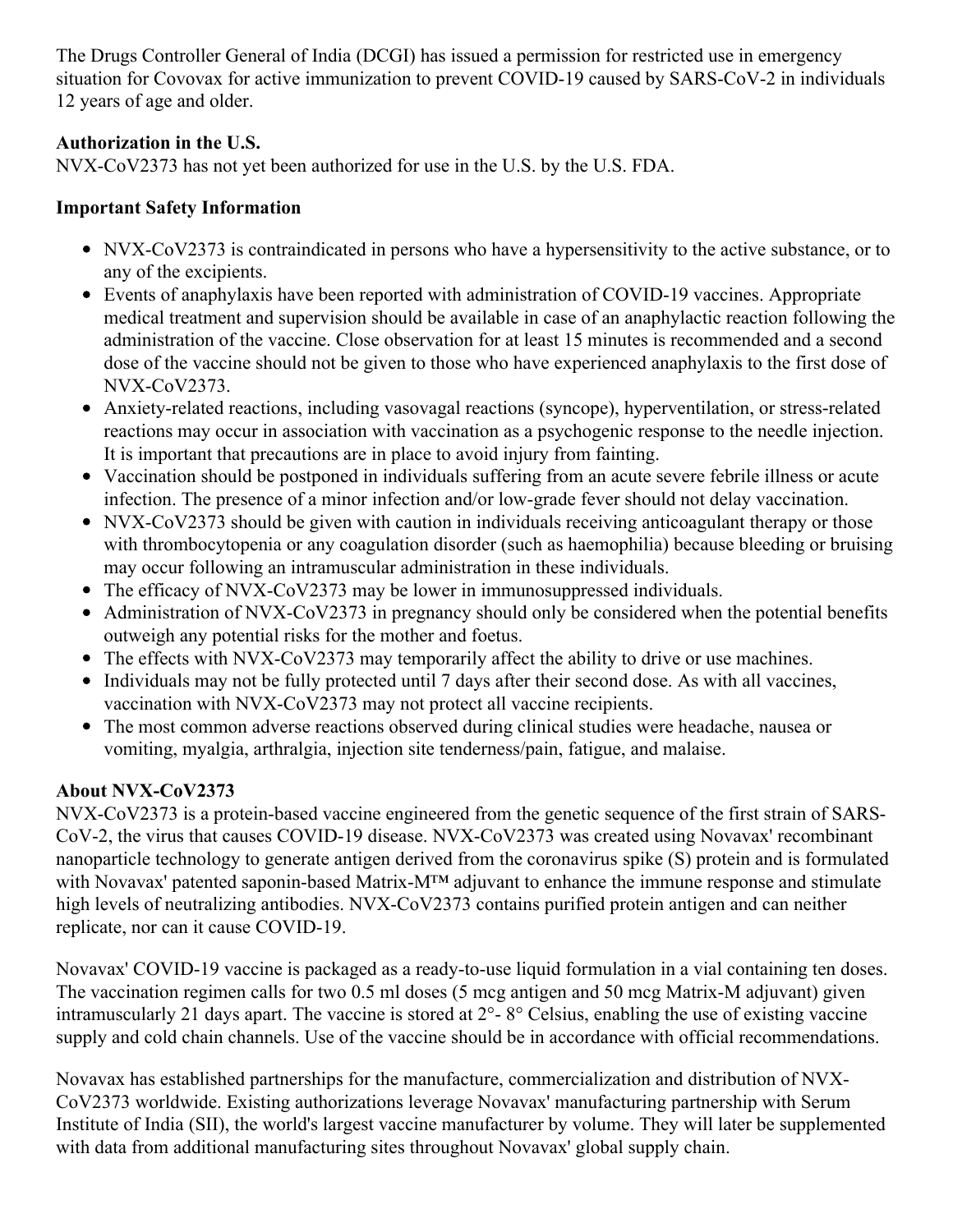## **About the NVX-CoV2373 Phase 3 trials**

NVX-CoV2373 is being evaluated in two pivotal Phase 3 trials.

PREVENT-19, a trial in the U.S. and Mexico that enrolled almost 30,000 participants aged 18 years and older, achieved 90.4% efficacy overall. It was designed as a 2:1 randomized, placebo-controlled, observerblinded study to evaluate the efficacy, safety and immunogenicity of NVX-CoV2373. The primary endpoint for PREVENT-19 was the first occurrence of PCR-confirmed symptomatic (mild, moderate or severe) COVID-19 with onset at least 7 days after the second dose in serologically negative (to SARS-CoV-2) adult participants at baseline. The statistical success criterion included a lower bound of 95% CI >30%. A secondary endpoint was the prevention of PCR-confirmed, symptomatic moderate or severe COVID-19. Both endpoints were assessed at least seven days after the second study vaccination in volunteers who had not been previously infected with SARS-CoV-2. It was generally well-tolerated and elicited a robust antibody response after the second dose in both studies. Full results of the trial were [published](https://c212.net/c/link/?t=0&l=en&o=3481047-1&h=4064552863&u=https%3A%2F%2Fc212.net%2Fc%2Flink%2F%3Ft%3D0%26l%3Den%26o%3D3440781-1%26h%3D467849857%26u%3Dhttps%253A%252F%252Fwww.nejm.org%252Fdoi%252Ffull%252F10.1056%252FNEJMoa2116185%253Fquery%253Dfeatured_home%26a%3DNew%2BEngland%2BJournal%2Bof%2BMedicine&a=New+England+Journal+of+Medicine) in the *New England Journal of Medicine (NEJM).*

A trial conducted in the U.K. with 14,039 participants aged 18 years and older was designed as a randomized, placebo-controlled, observer-blinded study and achieved overall efficacy of 89.7%. The primary endpoint was based on the first occurrence of PCR-confirmed symptomatic (mild, moderate or severe) COVID-19 with onset at least 7 days after the second study vaccination in serologically negative (to SARS-CoV-2) adult participants at baseline. Full results of the trial were published in *[NEJM](https://c212.net/c/link/?t=0&l=en&o=3481047-1&h=298748608&u=https%3A%2F%2Fc212.net%2Fc%2Flink%2F%3Ft%3D0%26l%3Den%26o%3D3440781-1%26h%3D3617137863%26u%3Dhttps%253A%252F%252Fwww.nejm.org%252Fdoi%252Ffull%252F10.1056%252FNEJMoa2107659%26a%3DNEJM&a=NEJM)*.

#### **About Matrix-M™ Adjuvant**

Novavax' patented saponin-based Matrix-M™ adjuvant has demonstrated a potent and well-tolerated effect by stimulating the entry of antigen-presenting cells into the injection site and enhancing antigen presentation in local lymph nodes, boosting immune response.

#### **About Novavax**

Novavax, Inc. (Nasdaq: NVAX) is a biotechnology company that promotes improved health globally through the discovery, development and commercialization of innovative vaccines to prevent serious infectious diseases. The company's proprietary recombinant technology platform harnesses the power and speed of genetic engineering to efficiently produce highly immunogenic nanoparticles designed to address urgent global health needs. NVX-CoV2373, the company's COVID-19 vaccine, has received conditional authorization from multiple regulatory authorities globally, including the European Commission and the World Health Organization. The vaccine is also under review by multiple regulatory agencies worldwide. In addition to its COVID-19 vaccine, Novavax is also currently evaluating a COVID-seasonal influenza combination vaccine in a Phase 1/2 clinical trial, which combines NVX-CoV2373 and NanoFlu, its quadrivalent influenza investigational vaccine candidate. These vaccine candidates incorporate Novavax' proprietary saponin-based Matrix-M™ adjuvant to enhance the immune response and stimulate high levels of neutralizing antibodies.

For more information, visit [www.novavax.com](https://c212.net/c/link/?t=0&l=en&o=3481047-1&h=1265536959&u=http%3A%2F%2Fwww.novavax.com%2F&a=www.novavax.com) and connect with us on [Twitter](https://c212.net/c/link/?t=0&l=en&o=3481047-1&h=3124045176&u=https%3A%2F%2Fc212.net%2Fc%2Flink%2F%3Ft%3D0%26l%3Den%26o%3D3399869-1%26h%3D2040794221%26u%3Dhttps%253A%252F%252Fc212.net%252Fc%252Flink%252F%253Ft%253D0%2526l%253Den%2526o%253D3260461-1%2526h%253D1316526774%2526u%253Dhttps%25253A%25252F%25252Fc212.net%25252Fc%25252Flink%25252F%25253Ft%25253D0%252526l%25253Den%252526o%25253D3158017-1%252526h%25253D500821283%252526u%25253Dhttps%2525253A%2525252F%2525252Ftwitter.com%2525252FNovavax%252526a%25253DTwitter%2526a%253DTwitter%26a%3DTwitter&a=Twitter), [LinkedIn](https://c212.net/c/link/?t=0&l=en&o=3481047-1&h=1948372359&u=https%3A%2F%2Fc212.net%2Fc%2Flink%2F%3Ft%3D0%26l%3Den%26o%3D3399869-1%26h%3D27315898%26u%3Dhttps%253A%252F%252Fc212.net%252Fc%252Flink%252F%253Ft%253D0%2526l%253Den%2526o%253D3260461-1%2526h%253D1508558197%2526u%253Dhttps%25253A%25252F%25252Fc212.net%25252Fc%25252Flink%25252F%25253Ft%25253D0%252526l%25253Den%252526o%25253D3158017-1%252526h%25253D3702938248%252526u%25253Dhttps%2525253A%2525252F%2525252Fwww.linkedin.com%2525252Fcompany%2525252Fnovavax%2525252F%252526a%25253DLinkedIn%2526a%253DLinkedIn%26a%3DLinkedIn&a=LinkedIn), [Instagram](https://c212.net/c/link/?t=0&l=en&o=3481047-1&h=613462772&u=https%3A%2F%2Fc212.net%2Fc%2Flink%2F%3Ft%3D0%26l%3Den%26o%3D3399869-1%26h%3D2634683834%26u%3Dhttps%253A%252F%252Fc212.net%252Fc%252Flink%252F%253Ft%253D0%2526l%253Den%2526o%253D3367039-1%2526h%253D3348182013%2526u%253Dhttps%25253A%25252F%25252Fwww.instagram.com%25252Fnovavax%25252F%2526a%253DInstagram%26a%3DInstagram&a=Instagram) and [Facebook](https://c212.net/c/link/?t=0&l=en&o=3481047-1&h=843636805&u=https%3A%2F%2Fc212.net%2Fc%2Flink%2F%3Ft%3D0%26l%3Den%26o%3D3399869-1%26h%3D1555903536%26u%3Dhttps%253A%252F%252Fwww.facebook.com%252FNovavax%252F%26a%3DFacebook&a=Facebook).

#### **About Serum Institute of India Pvt. Ltd.**

Driven by the philanthropic philosophy of affordable vaccines, Serum Institute of India Pvt, Ltd. is the world's largest vaccine manufacturer by number of doses produced and sold globally (more than 1.5 billion doses), supplying the world's least expensive and WHO-accredited vaccines to as many as 170 countries. It was founded in 1966 with the aim of manufacturing lifesaving immunobiological drugs including vaccines worldwide. With a strong commitment towards global health, the institute's objective has been proliferated by bringing down the prices of newer vaccines such as such as Diphtheria, Tetanus, Pertussis, Hib, BCG, r-Hepatitis B, Measles, Mumps and Rubella vaccines. SII is credited with bringing world-class technology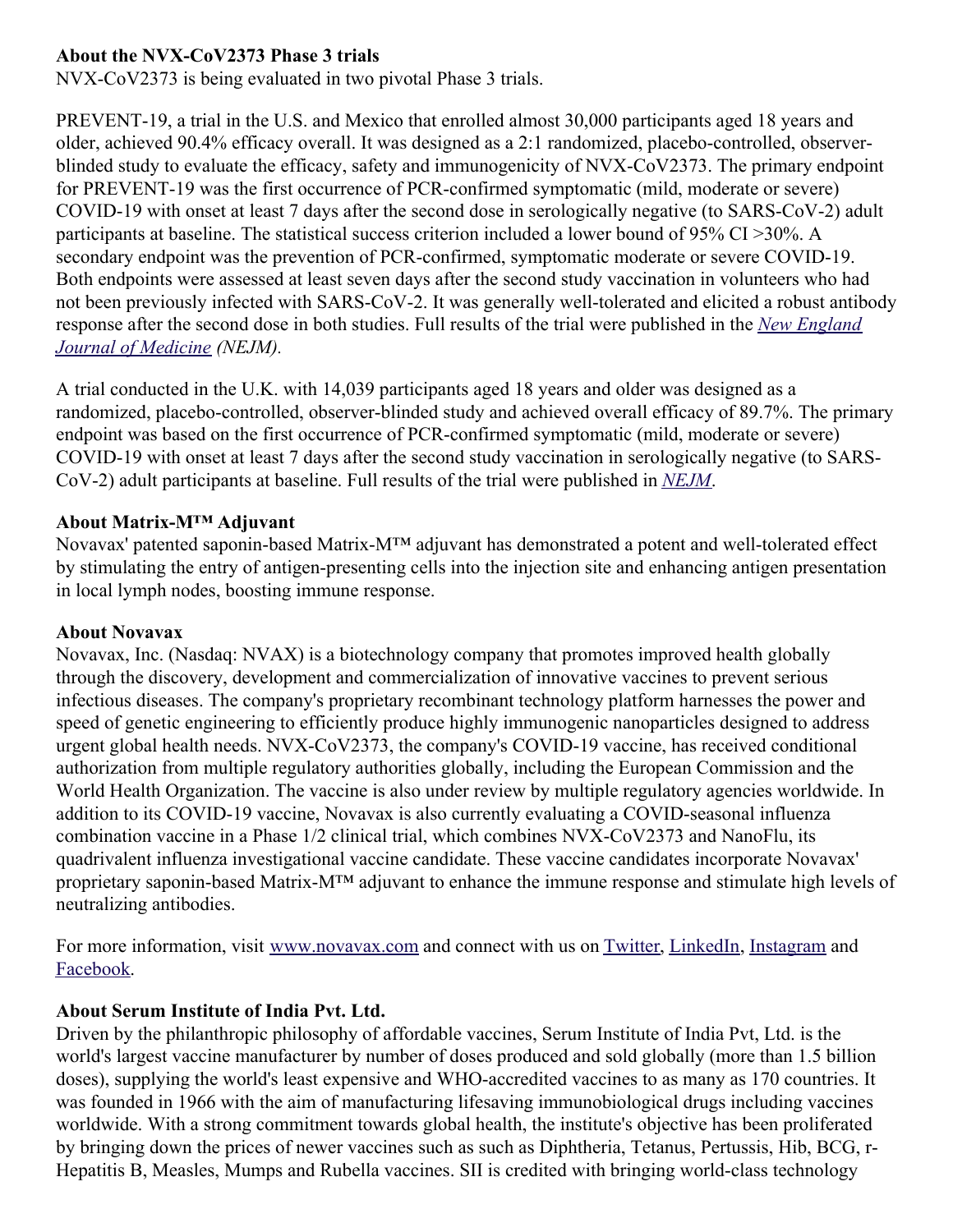to India, through its state-of-the-art equipped multifunctional production facility in Manjari, Pune; association with Zipline and government agencies to transform emergency medicine and critical care along with spearheading the race of vaccine development against the COVID-19 pandemic.

#### **Forward-Looking Statements**

Statements herein relating to the future of Novavax, its operating plans and prospects, its partnerships, the timing of clinical trial results, the ongoing development of NVX-CoV2373 and NanoFlu, its COVIDseasonal influenza investigational vaccine candidate, the scope, timing and outcome of future regulatory filings and actions, including Novavax' plans to supplement existing authorizations with data from the additional manufacturing sites in Novavax' global supply chain, additional worldwide authorizations of NVX-CoV2373 for adolescents, the potential impact and reach of Novavax and NVX-CoV2373 in addressing vaccine access, controlling the pandemic and protecting populations, and the efficacy, safety and intended utilization of NVX-CoV2373 are forward-looking statements. Novavax cautions that these forwardlooking statements are subject to numerous risks and uncertainties that could cause actual results to differ materially from those expressed or implied by such statements. These risks and uncertainties include, without limitation, challenges satisfying, alone or together with partners, various safety, efficacy, and product characterization requirements, including those related to process qualification and assay validation, necessary to satisfy applicable regulatory authorities; difficulty obtaining scarce raw materials and supplies; resource constraints, including human capital and manufacturing capacity, on the ability of Novavax to pursue planned regulatory pathways; challenges meeting contractual requirements under agreements with multiple commercial, governmental, and other entities; and those other risk factors identified in the "Risk Factors" and "Management's Discussion and Analysis of Financial Condition and Results of Operations" sections of Novavax' Annual Report on Form 10-K for the year ended December 31, 2021, as filed with the Securities and Exchange Commission (SEC). We caution investors not to place considerable reliance on forwardlooking statements contained in this press release. You are encouraged to read our filings with the SEC, available at [www.sec.gov](https://c212.net/c/link/?t=0&l=en&o=3481047-1&h=1314181935&u=http%3A%2F%2Fwww.sec.gov%2F&a=www.sec.gov) and [www.novavax.com](https://c212.net/c/link/?t=0&l=en&o=3481047-1&h=1265536959&u=http%3A%2F%2Fwww.novavax.com%2F&a=www.novavax.com), for a discussion of these and other risks and uncertainties. The forward-looking statements in this press release speak only as of the date of this document, and we undertake no obligation to update or revise any of the statements. Our business is subject to substantial risks and uncertainties, including those referenced above. Investors, potential investors, and others should give careful consideration to these risks and uncertainties.

#### **Contacts:**

**Investors** Novavax, Inc. Erika Schultz | 240-268-2022 [ir@novavax.com](mailto:ir@novavax.com)

Solebury Trout Alexandra Roy | 617-221-9197 [aroy@soleburytrout.com](mailto:aroy@soleburytrout.com)

Media Ali Chartan | 240-720-7804 Laura Keenan Lindsey | 202-709-7521 [media@novavax.com](mailto:media@novavax.com)

Serum Institute of India Mayank Sen | +91-986-797-4055 [mayank.sen@seruminstitute.com](mailto:mayank.sen@seruminstitute.com)